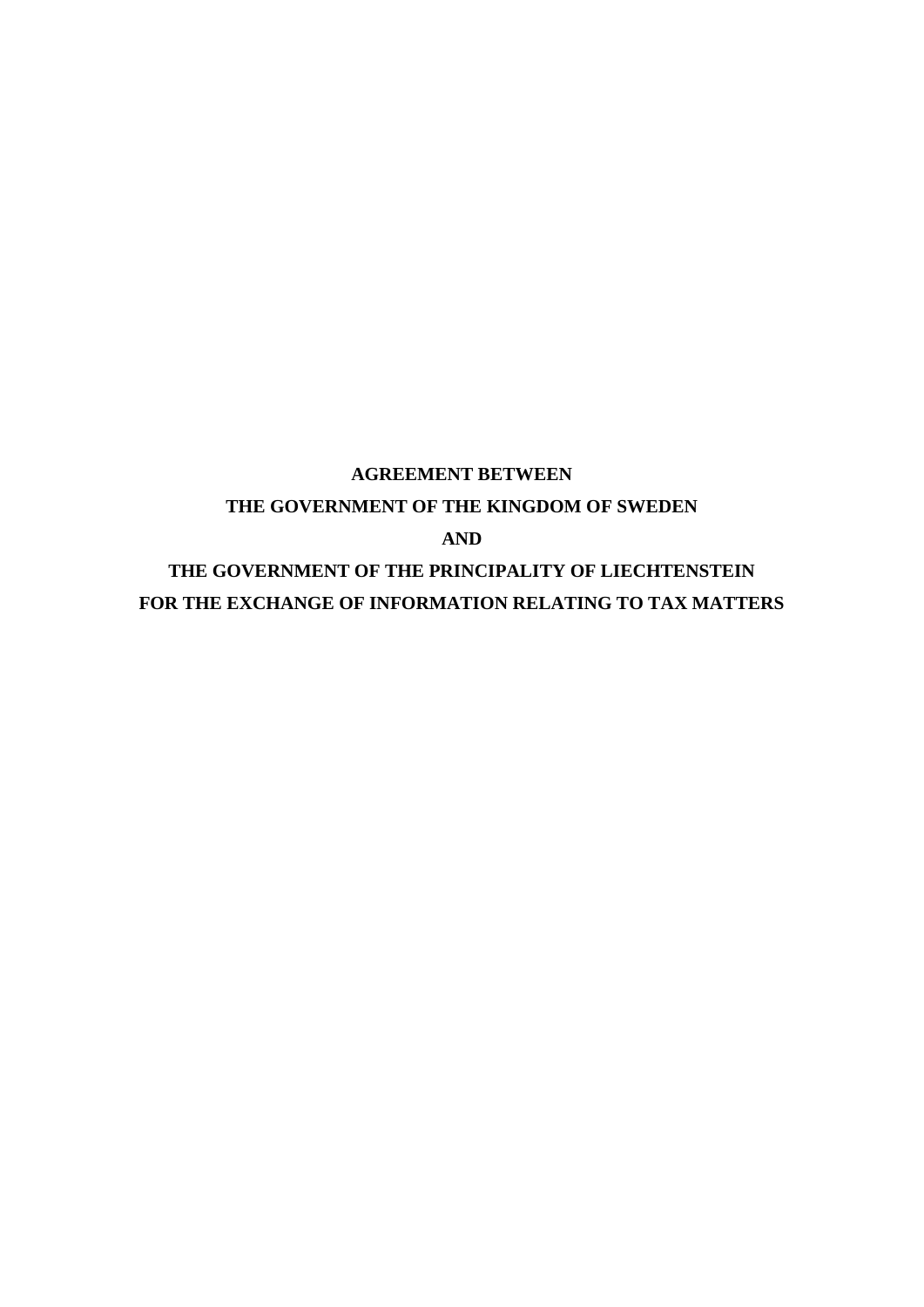**The Government of the Kingdom of Sweden and the Government of the Principality of Liechtenstein, hereinafter referred to as "the Contracting Parties", –**

**whereas the Contracting Parties recognise that the well-developed economic ties between the parties call for further cooperation;** 

**whereas the Contracting Parties wish to strengthen the ability of both parties to enforce their respective tax laws; and** 

**whereas the Contracting Parties wish to establish the terms and conditions governing the exchange of information relating to tax matters –**

**have agreed as follows:**

#### **Article 1**

#### **Object and scope of the agreement**

1. The competent authorities of the Contracting Parties shall provide assistance through exchange of information that is foreseeably relevant to the administration and enforcement of the domestic laws of the Contracting Parties concerning taxes covered by this Agreement. Such information shall include information that is foreseeably relevant to the determination, assessment and collection of such taxes, the recovery and enforcement of tax claims, or the investigation or prosecution of tax matters. Information shall be exchanged in accordance with the provisions of this Agreement and shall be treated as confidential in the manner provided in Article 8. The rights and safeguards secured to persons by the laws or administrative practice of the requested Party remain applicable to the extent that they do not unduly prevent or delay effective exchange of information.

2. This Agreement shall not affect the application in the Contracting Parties of the rules on mutual legal assistance in criminal matters.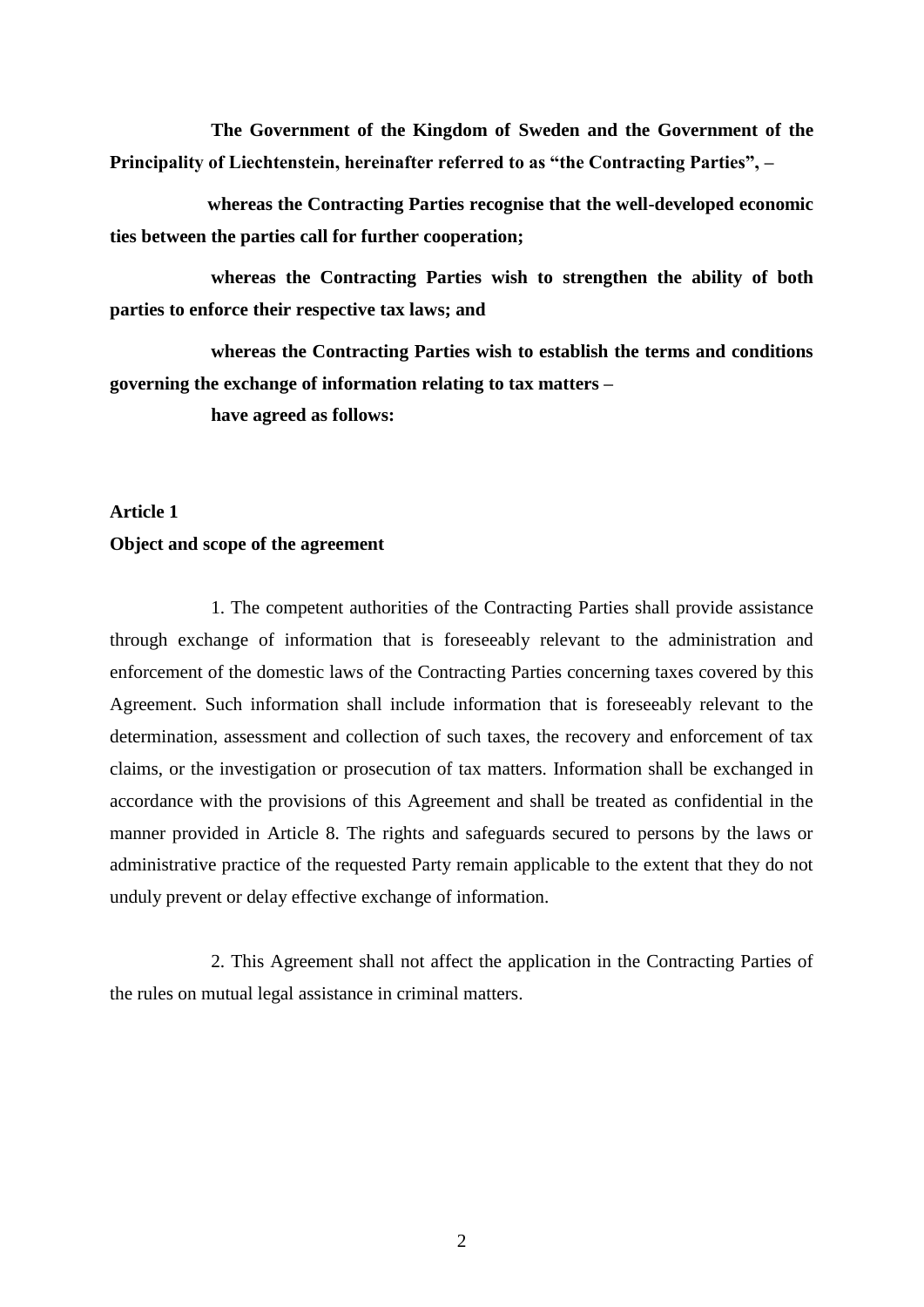## **Article 2 Jurisdiction**

A requested Party is not obligated to provide information which is neither held by its authorities nor in the possession or control of persons who are within its territorial jurisdiction.

## **Article 3 Taxes covered**

1. This Agreement shall apply to taxes of every kind and description imposed in the Contracting Parties.

2. This Agreement shall also apply to any identical or substantially similar taxes imposed after the date of signature of the Agreement in addition to or in place of the existing taxes. The competent authorities of the Contracting Parties shall notify each other of any substantial changes to the taxation and related information gathering measures covered by the Agreement.

## **Article 4 Definitions**

1. For the purposes of this Agreement, unless otherwise defined:

a) the term "Contracting Party" means Sweden or Liechtenstein as the context requires;

b) the term "Liechtenstein" means the Principality of Liechtenstein, and, when used in a geographical sense, the area in which the tax laws of the Principality of Liechtenstein apply;

c) the term "Sweden" means the Kingdom of Sweden and, when used in a geographical sense, includes the national territory, the territorial sea of Sweden as well as other maritime areas over which Sweden in accordance with international law exercises sovereign rights or jurisdiction;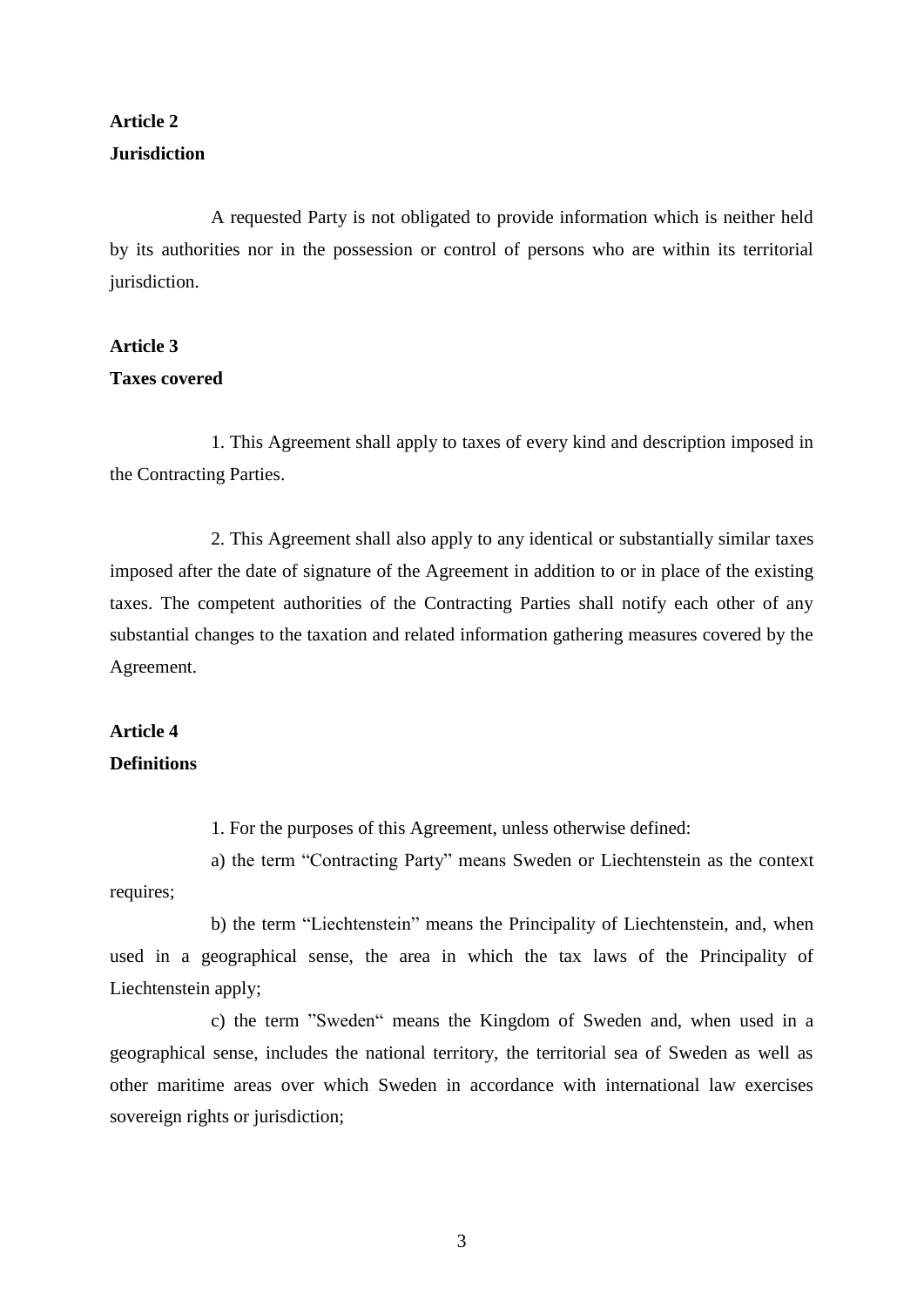d) the term "competent authority" means:

(i) in Liechtenstein, the Government of the Principality of Liechtenstein or its authorised representative;

(ii) in Sweden, the Minister of Finance, his authorised representative or the authority which is designated as a competent authority for the purposes of this Agreement;

e) the term "person" includes an individual, a company and any other body of persons;

f) the term "company" means any body corporate or any entity that is treated as a body corporate for tax purposes;

g) the term "publicly traded company" means any company whose principal class of shares is listed on a recognised stock exchange provided its listed shares can be readily purchased or sold by the public. Shares can be purchased or sold "by the public" if the purchase or sale of shares is not implicitly or explicitly restricted to a limited group of investors;

h) the term "principal class of shares" means the class or classes of shares representing a majority of the voting power and value of the company;

i) the term "recognised stock exchange" means any stock exchange agreed upon by the competent authorities of the Contracting Parties;

j) the term "collective investment fund or scheme" means any pooled investment vehicle, irrespective of legal form. The term "public collective investment fund or scheme" means any collective investment fund or scheme provided the units, shares or other interests in the fund or scheme can be readily purchased, sold or redeemed by the public. Units, shares or other interests in the fund or scheme can be readily purchased, sold or redeemed "by the public" if the purchase, sale or redemption is not implicitly or explicitly restricted to a limited group of investors;

k) the term "tax" means any tax to which the Agreement applies;

l) the term "applicant Party" means the Contracting Party requesting information;

m) the term "requested Party" means the Contracting Party requested to provide information;

n) the term "information gathering measures" means laws and administrative or judicial procedures that enable a Contracting Party to obtain and provide the requested information;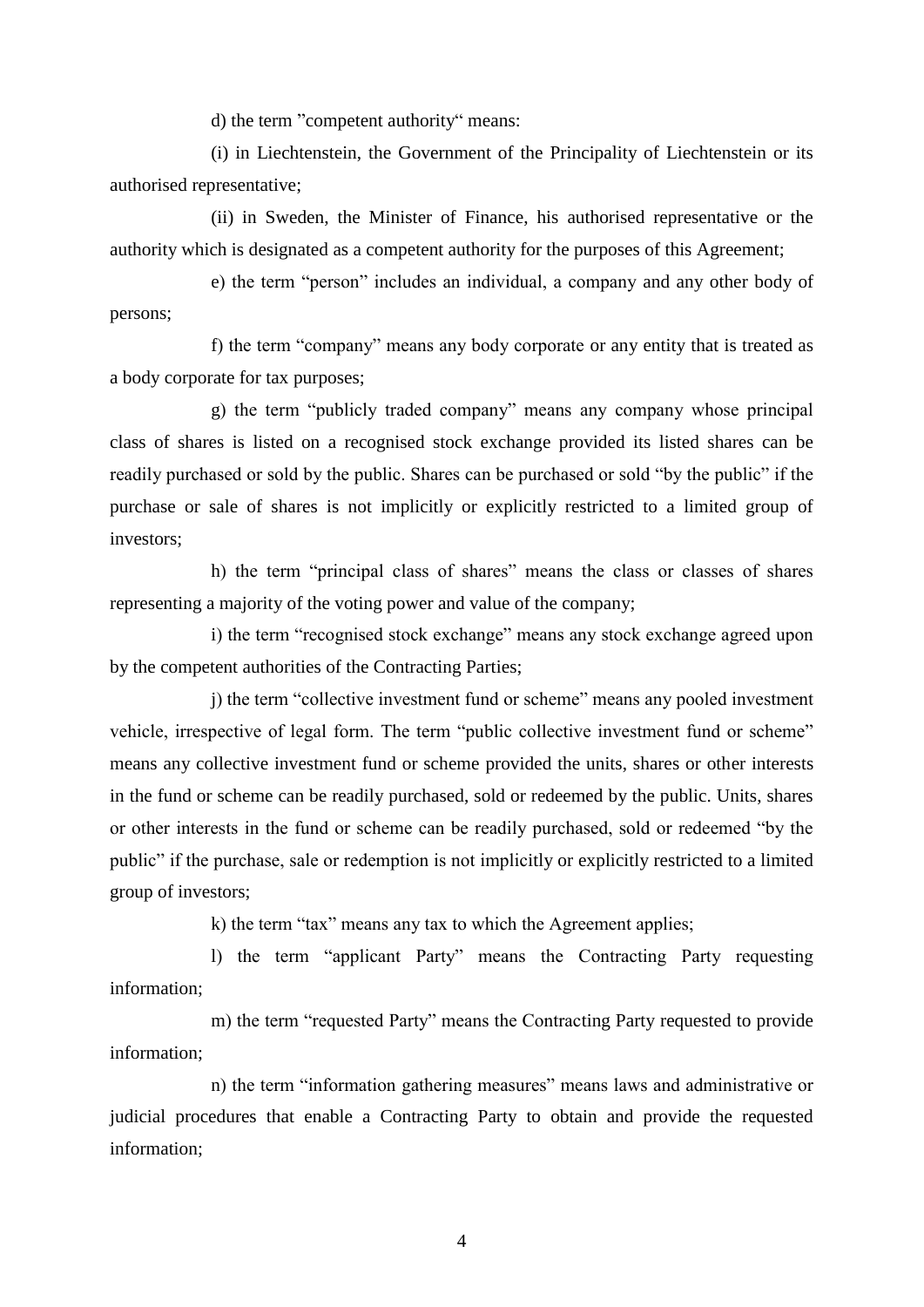o) the term "information" means any fact, statement or record in any form whatever.

2. As regards the application of this Agreement at any time by a Contracting Party, any term not defined therein shall, unless the context otherwise requires, have the meaning that it has at that time under the law of that Party, any meaning under the applicable tax laws of that Party prevailing over a meaning given to the term under other laws of that Party.

#### **Article 5**

#### **Exchange of Information Upon Request**

1. The competent authority of the requested Party shall provide upon request of the applicant Party information for the purposes referred to in Article 1. Such information shall be exchanged without regard to whether the conduct being investigated would constitute a crime under the laws of the requested Party if such conduct occurred in the requested Party.

2. If the information in the possession of the competent authority of the requested Party is not sufficient to enable it to comply with the request for information, that Party shall use all relevant information gathering measures to provide the applicant Party with the information requested, notwithstanding that the requested Party may not need such information for its own tax purposes.

3. If specifically requested by the competent authority of the applicant Party, the competent authority of the requested Party shall provide information under this Article, to the extent allowable under its domestic laws, in the form of depositions of witnesses and authenticated copies of original records.

4. Each Contracting Party shall ensure that its competent authorities for the purposes specified in Article 1 of the Agreement, have the authority to obtain and provide upon request:

a) information held by banks, other financial institutions, and any person acting in an agency or fiduciary capacity including nominees and trustees;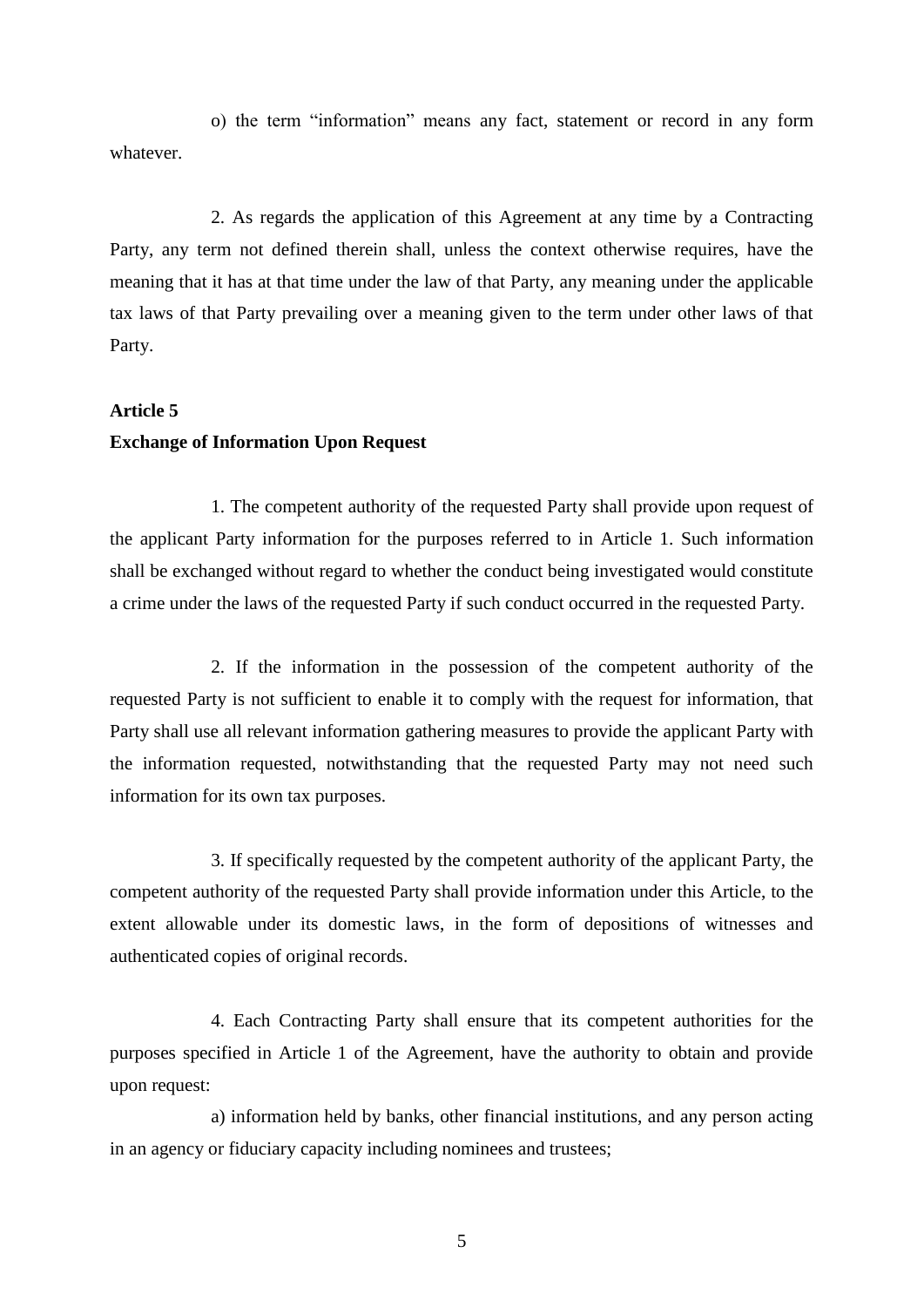b) information regarding the ownership of companies, partnerships and other persons, including,

(i) within the constraints of Article 2, ownership information on all such persons in an ownership chain;

(ii) in the case of trusts, information on settlors, trustees and beneficiaries; and in the case of foundations, information on founders, members of the foundation council and beneficiaries.

Further, this Agreement does not create an obligation on the Contracting Parties to obtain or provide ownership information with respect to publicly traded companies or public collective investment funds or schemes unless such information can be obtained without giving rise to disproportionate difficulties.

5. The competent authority of the applicant Party shall formulate the request with the greatest detail possible and shall provide the following information to the competent authority of the requested Party when making a request for information under the Agreement to demonstrate the foreseeable relevance of the information to the request:

a) the identity of the person under examination or investigation;

b) the taxable period for which the information is sought;

c) a statement of the information sought including its nature and the form in which the applicant Party wishes to receive the information from the requested Party;

d) the matter with respect to which the information is sought;

e) grounds for believing that the information requested is held in the requested Party or is in the possession or control of a person within the jurisdiction of the requested Party;

f) to the extent known, the name and address of any person believed to be in possession of the requested information;

g) a statement that the request is in conformity with the law and administrative practices of the applicant Party, that if the requested information was within the jurisdiction of the applicant Party then the competent authority of the applicant Party would be able to obtain the information under the laws of the applicant Party or in the normal course of administrative practice and that it is in conformity with this Agreement; and

h) a statement that the applicant Party has pursued all means available in its own territory to obtain the information, except those that would give rise to disproportionate difficulties.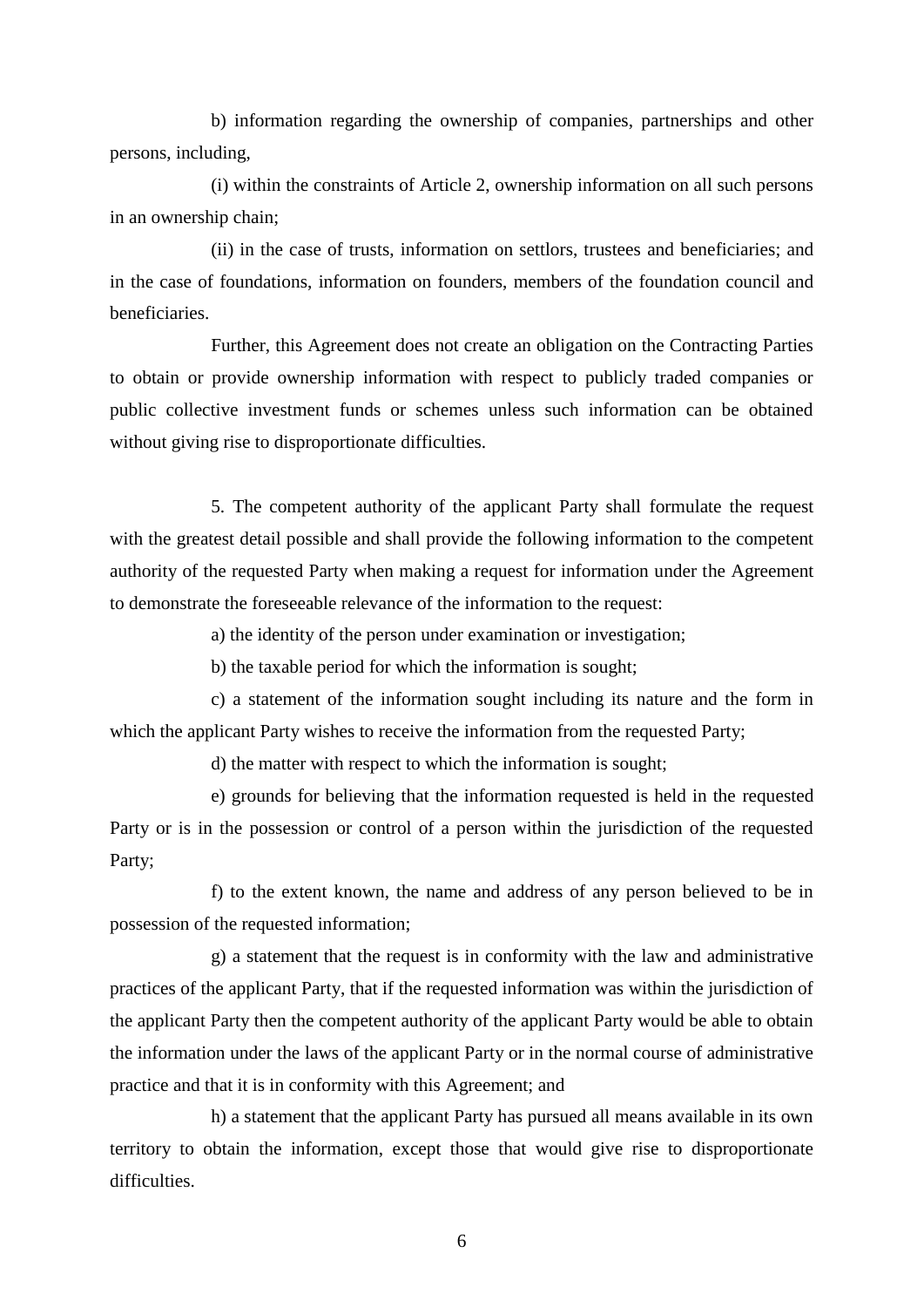6. The competent authority of the requested Party shall forward the requested information as promptly as possible to the applicant Party. To ensure a prompt response, the competent authority of the requested Party shall:

a) Confirm receipt of a request in writing to the competent authority of the applicant Party and shall notify the competent authority of the applicant Party of deficiencies in the request, if any, within 60 days of the receipt of the request.

b) If the competent authority of the requested Party has been unable to obtain and provide the information within 90 days of receipt of the request, including if it encounters obstacles in furnishing the information or it refuses to furnish the information, it shall immediately inform the applicant Party, explaining the reason for its inability, the nature of the obstacles or the reasons for its refusal.

## **Article 6 Tax Examinations Abroad**

1. By reasonable notice given in advance, the applicant Party may request that the requested Party allows representatives of the competent authority of the applicant Party to enter the territory of the requested Party, to the extent permitted under the law of the lastmentioned Party, to interview individuals and examine records with the written consent of the persons concerned. The competent authority of the second-mentioned Party shall notify the competent authority of the first-mentioned Party of the time and place of the meeting with the individuals concerned.

2. At the request of the competent authority of one Contracting Party, the competent authority of the other Contracting Party may allow representatives of the competent authority of the first-mentioned Party to be present at the appropriate part of a tax examination in the second-mentioned Party.

3. If the request referred to in paragraph 2 is acceded to, the competent authority of the Contracting Party conducting the examination shall, as soon as possible, notify the competent authority of the other Party about the time and place of the examination, the authority or official designated to carry out the examination and the procedures and conditions required by the first-mentioned Party for the conduct of the examination. All decisions with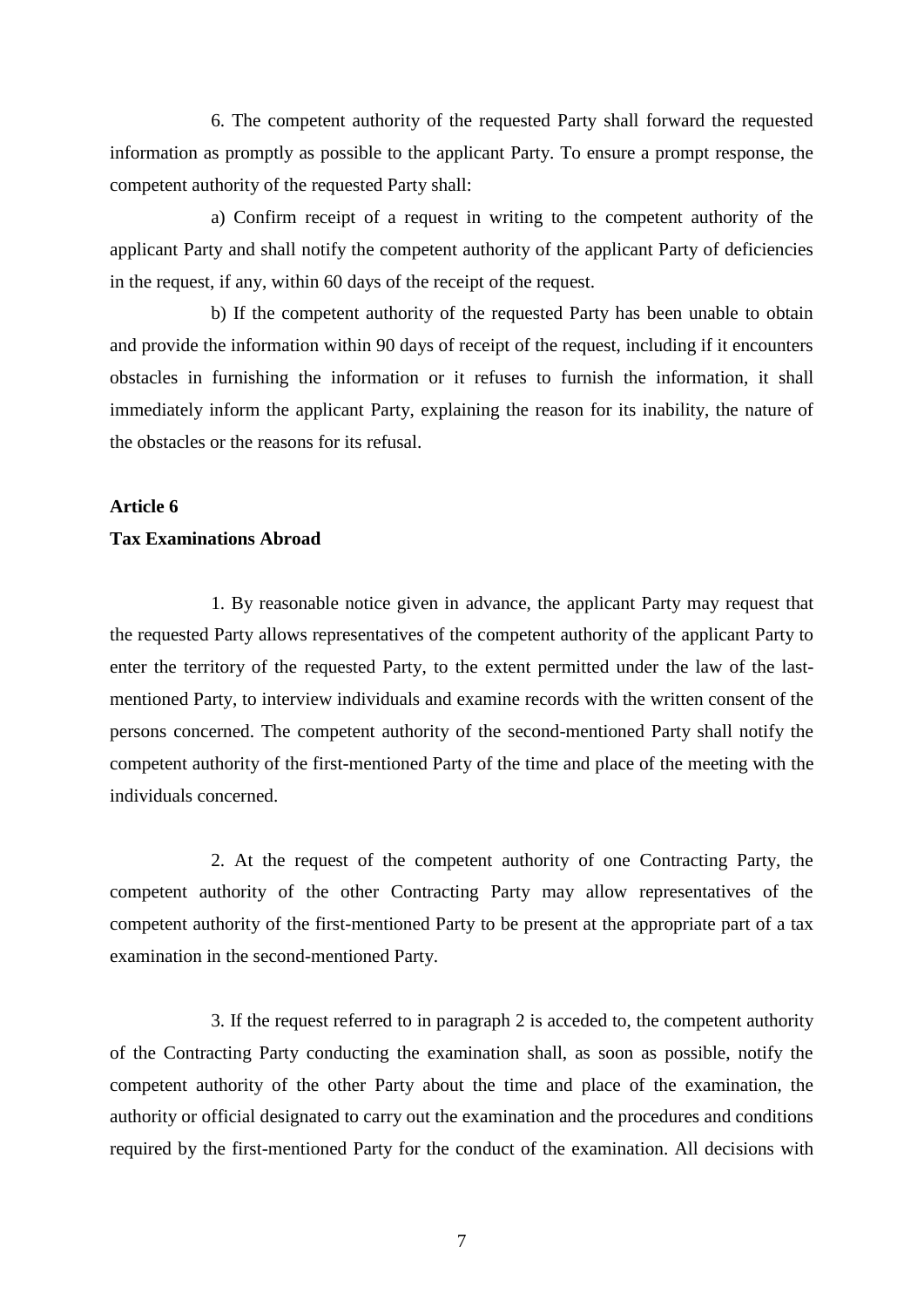respect to the conduct of the tax examination shall be made by the Party conducting the examination.

#### **Article 7**

#### **Possibility of Declining a Request**

1. The requested Party shall not be required to obtain or provide information that the applicant Party would not be able to obtain under its own laws or in the normal course of its administrative practice for purposes of the administration or enforcement of its own tax laws or in response to a valid request made in similar circumstances from the requested Party under this Agreement. The competent authority of the requested Party may decline to assist where the request is not made in conformity with this Agreement.

2. The provisions of this Agreement shall not impose on a Contracting Party the obligation to supply information which would disclose any trade, business, industrial, commercial or professional secret or trade process. Notwithstanding the foregoing, information of the type referred to in paragraph 4 of Article 5 shall not be treated as such a secret or trade process merely because it meets the criteria in that paragraph.

3. The provisions of this Agreement shall not impose on a Contracting Party the obligation to obtain or provide information, which would reveal confidential communications between a client and an attorney, solicitor or other admitted legal representative where such communications are:

a) produced for the purposes of seeking or providing legal advice or

b) produced for the purposes of use in existing or contemplated legal proceedings.

4. The requested Party may decline a request for information if the disclosure of the information would be contrary to public policy (ordre public).

5. A request for information shall not be refused on the ground that the tax claim giving rise to the request is disputed.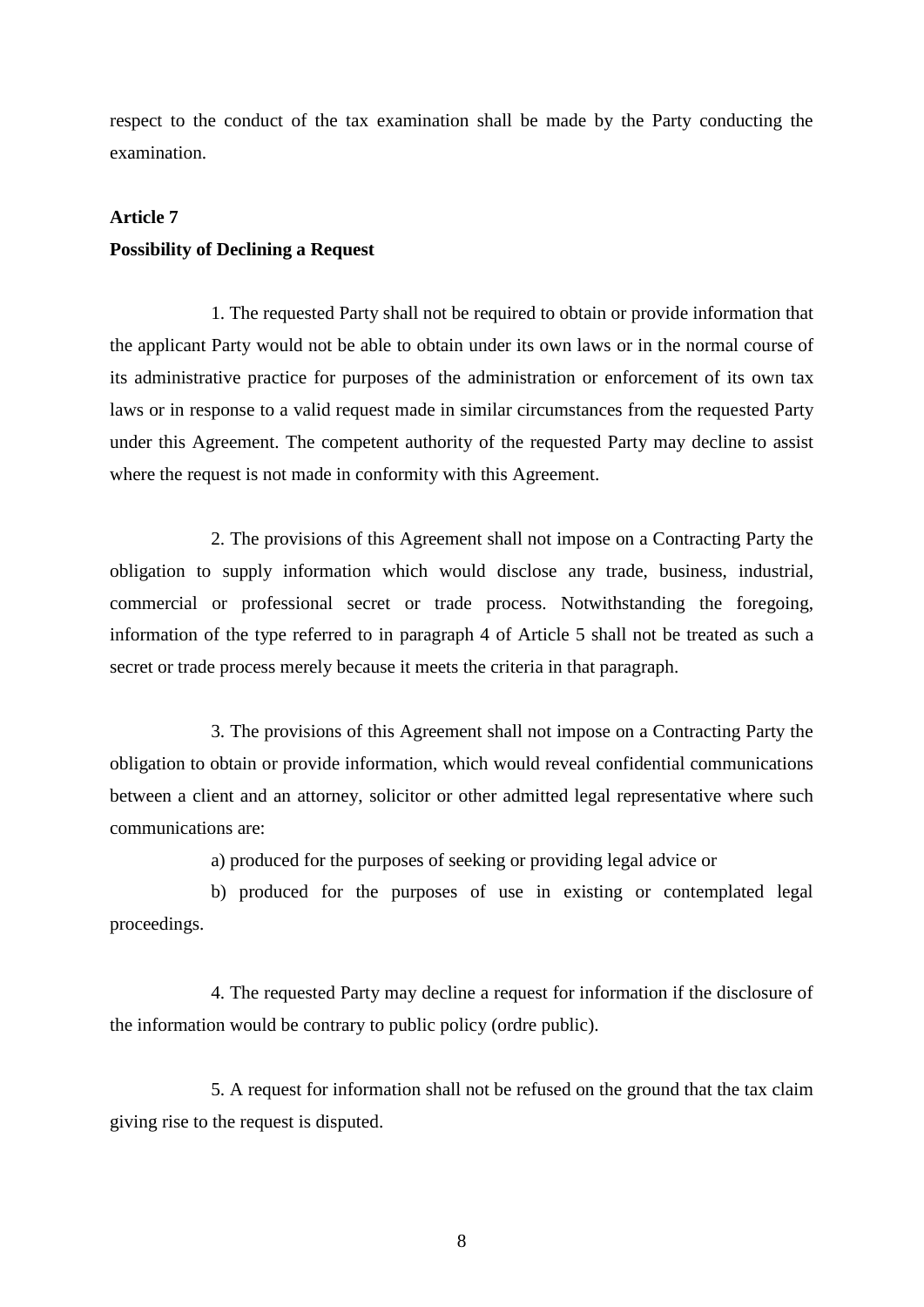6. The requested Party may decline a request for information if the information is requested by the applicant Party to administer or enforce a provision of the tax law of the applicant Party, or any requirement connected therewith, which discriminates against a national of the requested Party as compared with a national of the applicant Party in the same circumstances.

#### **Article 8**

#### **Confidentiality**

Any information received by a Contracting Party under this Agreement shall be treated as confidential in the same manner as information obtained under the domestic laws of that Party and may be disclosed only to persons or authorities (including courts and administrative bodies) in the jurisdiction of the Contracting Party concerned with the assessment or collection of, the enforcement or prosecution in respect of, or the determination of appeals in relation to, the taxes covered by this Agreement. Such persons or authorities shall use such information only for such purposes. They may disclose the information in public court proceedings or in judicial decisions. The information may not be disclosed to any other person or entity or authority or any other jurisdiction, State or sovereign territory not party to this Agreement without the express written consent of the competent authority of the requested Party.

#### **Article 9**

#### **Costs**

1. Unless the competent authorities of the Contracting Parties otherwise agree, ordinary costs incurred in providing assistance under this Agreement shall be borne by the requested Party.

2. Unless the competent authorities of the Contracting Parties otherwise agree, extraordinary costs incurred in providing assistance or implementing procedures related to this Agreement shall be borne by the applicant Party, as applicable. Such extraordinary costs shall include, for example, any costs incurred in providing assistance to the extent that such assistance requires engaging external advisers in connection with litigation or otherwise.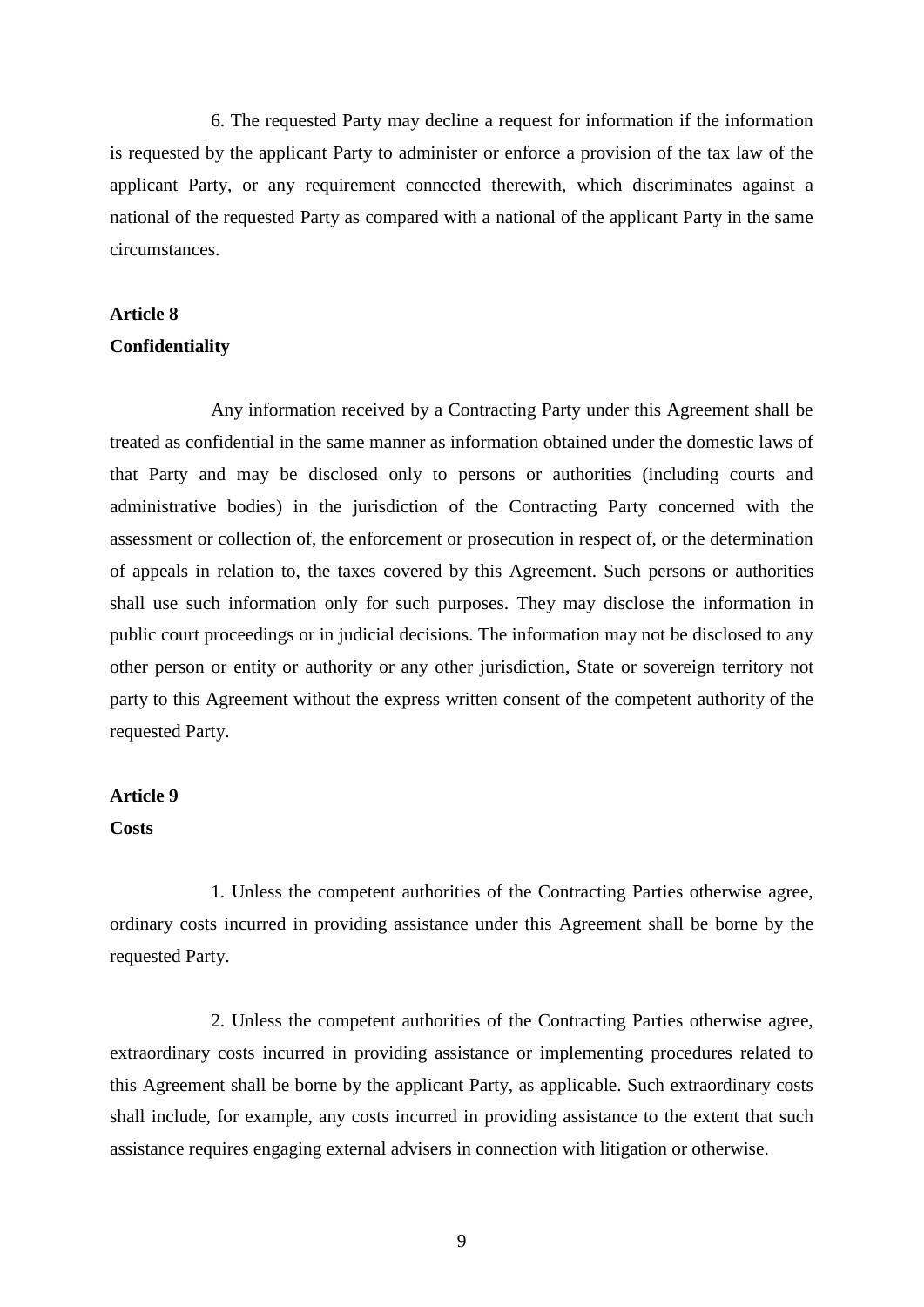3. Where the requested Party considers that extraordinary costs will be incurred, the competent authority of the requested Party shall consult with the competent authority of the applicant Party before taking further steps to provide the assistance sought.

## **Article 10 Mutual agreement procedure**

1. Where difficulties or doubts arise between the Contracting Parties regarding the implementation or interpretation of this Agreement, the respective competent authorities shall endeavour to resolve the matter by mutual agreement.

2. In addition to the agreements referred to in paragraph 1, the competent authorities of the Contracting Parties may mutually agree on the procedures to be used under this Agreement.

3. The competent authorities of the Contracting Parties may communicate with each other directly for purposes of reaching agreement under this Article.

## **Article 11 Protocol**

The attached Protocol shall form an integral part of this Agreement.

#### **Article 12**

#### **Implementation Legislation**

The Contracting Parties shall enact any legislation necessary to comply with, and give effect to, the terms of this Agreement.

# **Article 13**

### **Entry into Force**

1. Each of the Contracting Parties shall notify the other in writing of the completion of the procedures required by its law for the entry into force of this Agreement.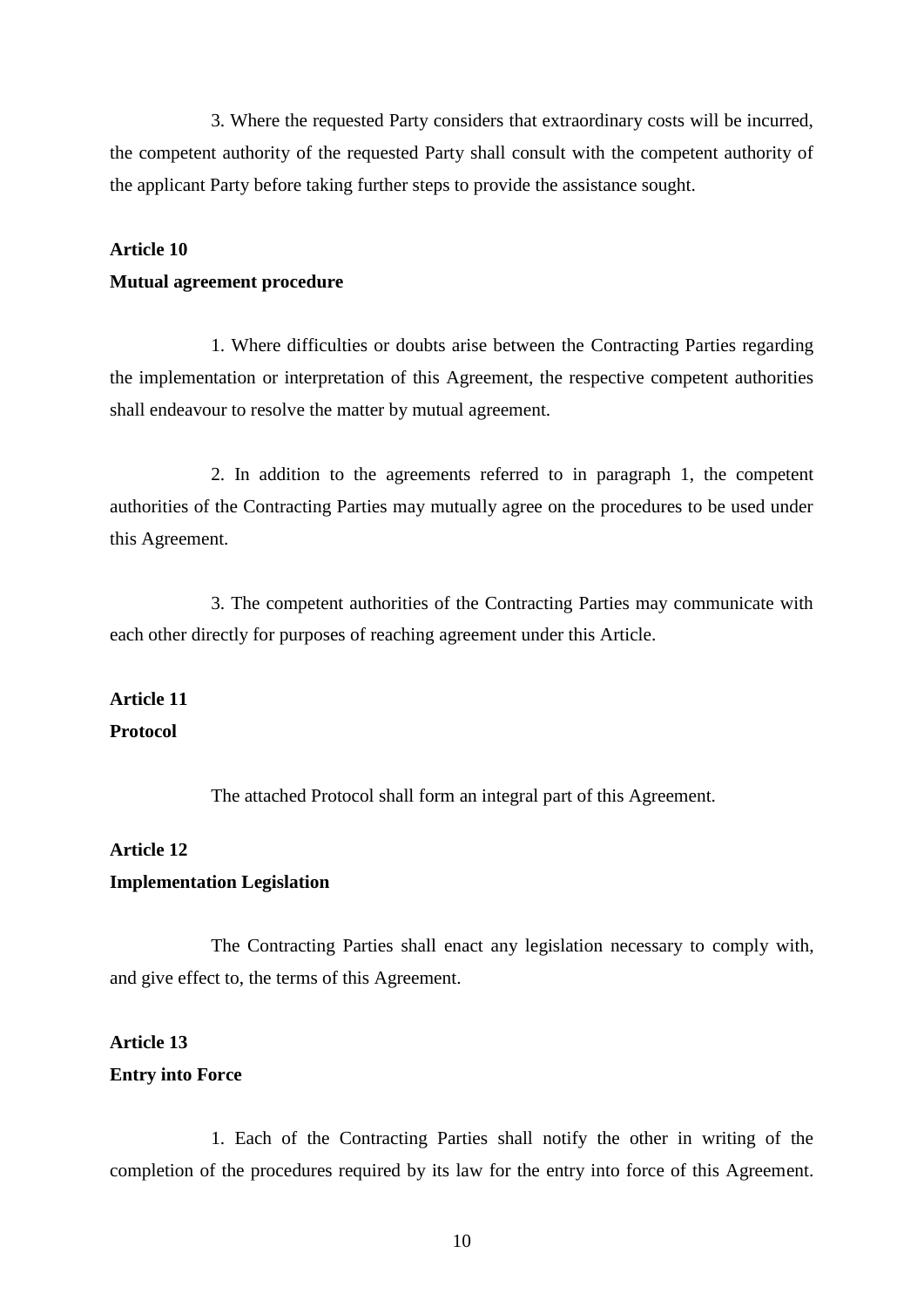The Agreement shall enter into force on the thirtieth day after the receipt of the later of these notifications.

2. Upon the date of entry into force, this Agreement shall have effect for all requests made but only in respect of taxable periods beginning on or after January 1, 2011.

## **Article 14**

#### **Termination**

1. This Agreement shall remain in force until terminated by a Contracting Party. Either Contracting Party may terminate the Agreement, through diplomatic channels, by giving written notice of termination to the other Contracting Party. In such case, the Agreement shall cease to have effect on the first day of the month following the end of the period of six months after the date of receipt of notice of termination by the other Contracting Party.

2. In the event of termination, both Contracting Parties shall remain bound by the provisions of Article 8 with respect to any information obtained under this Agreement.

In witness whereof the undersigned being duly authorised thereto have signed the Agreement.

Done at ……..…….., this …… day of ………..…2010, in duplicate in the English language.

For the Government For the Government of the Government of the Formula in the Government of the Formula in the Government of the  $\frac{1}{2}$ of the Kingdom of Sweden Principality of Liechtenstein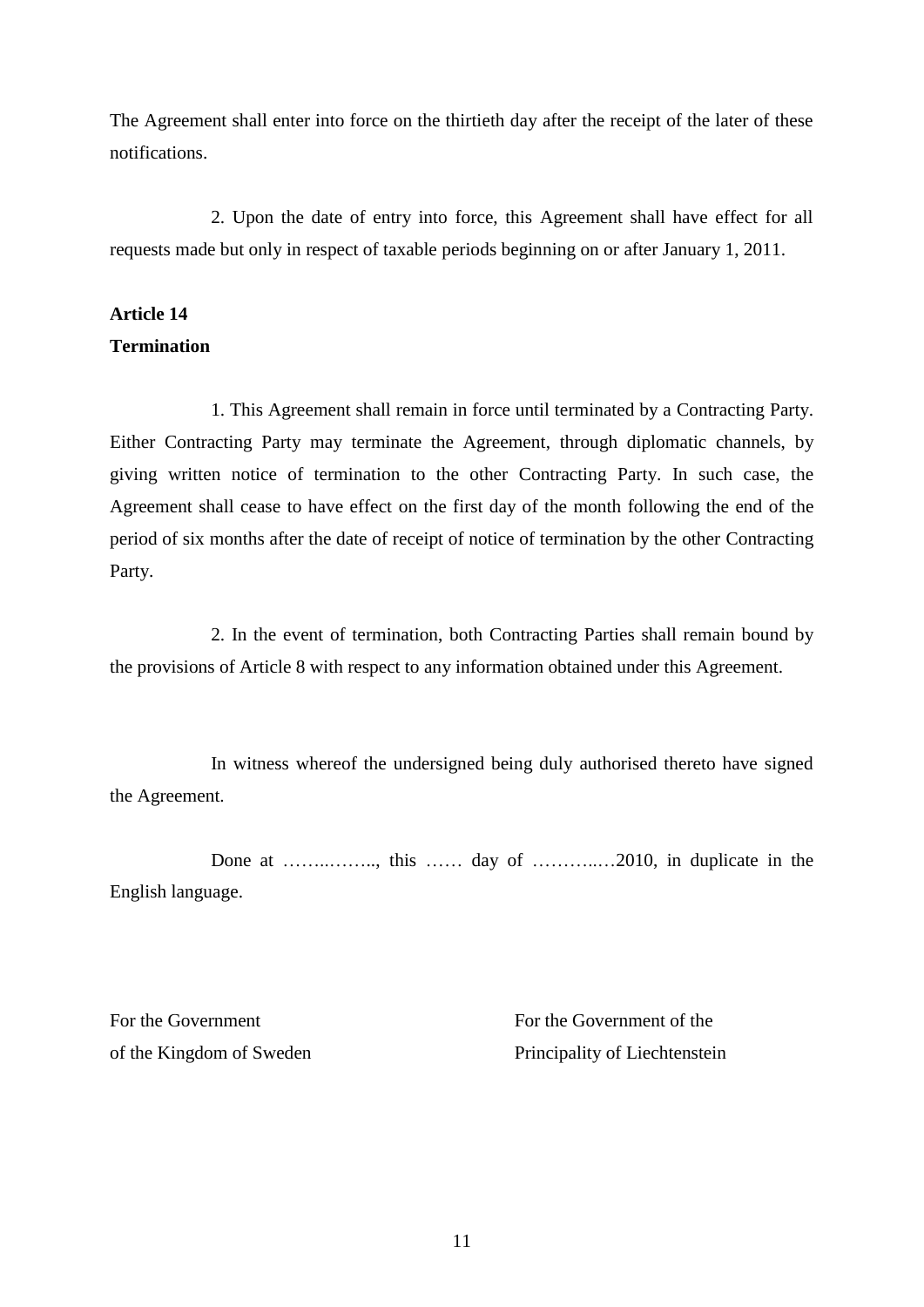#### **Protocol**

*to the Agreement between the Government of the Kingdom of Sweden and the Government of the Principality of Liechtenstein for the exchange of information relating to tax matters*

On the occasion of the signing of the Agreement between the Government of the Kingdom of Sweden and the Government of the Principality of Liechtenstein (the "Contracting Parties") for the exchange of information relating to tax matters (herinafter referred to as "the Agreement"), the Contracting Parties have agreed upon the following provisions, which shall form an integral part of the Agreement:

1. With respect to subparagraph (a) of paragraph 5 of Article 5, it is understood that it is not necessary to provide the name of the taxpayer in order to define its identity, if this identity can be determined from equivalent elements.

2. Formal communications, including requests for information, made in connection with or pursuant to the provisions of the Agreement will be in writing directly between the competent authorities.

3. With respect to subparagraph (e) of paragragh 1 of Article 4, it is understood that the term "person" includes a dormant inheritance.

4. With respect to subparagraph (f) of paragraph 1 of Article 4, it is understood that the term "company" includes also foundations, establishments ("Anstalten"), trusts and special asset endowments.

5. With respect to Article 8 it is understood that information may be received by both the applicant Party and the requested Party (see Article 5, paragraph 5).

In witness whereof the undersigned being duly authorised thereto have signed the Protocol.